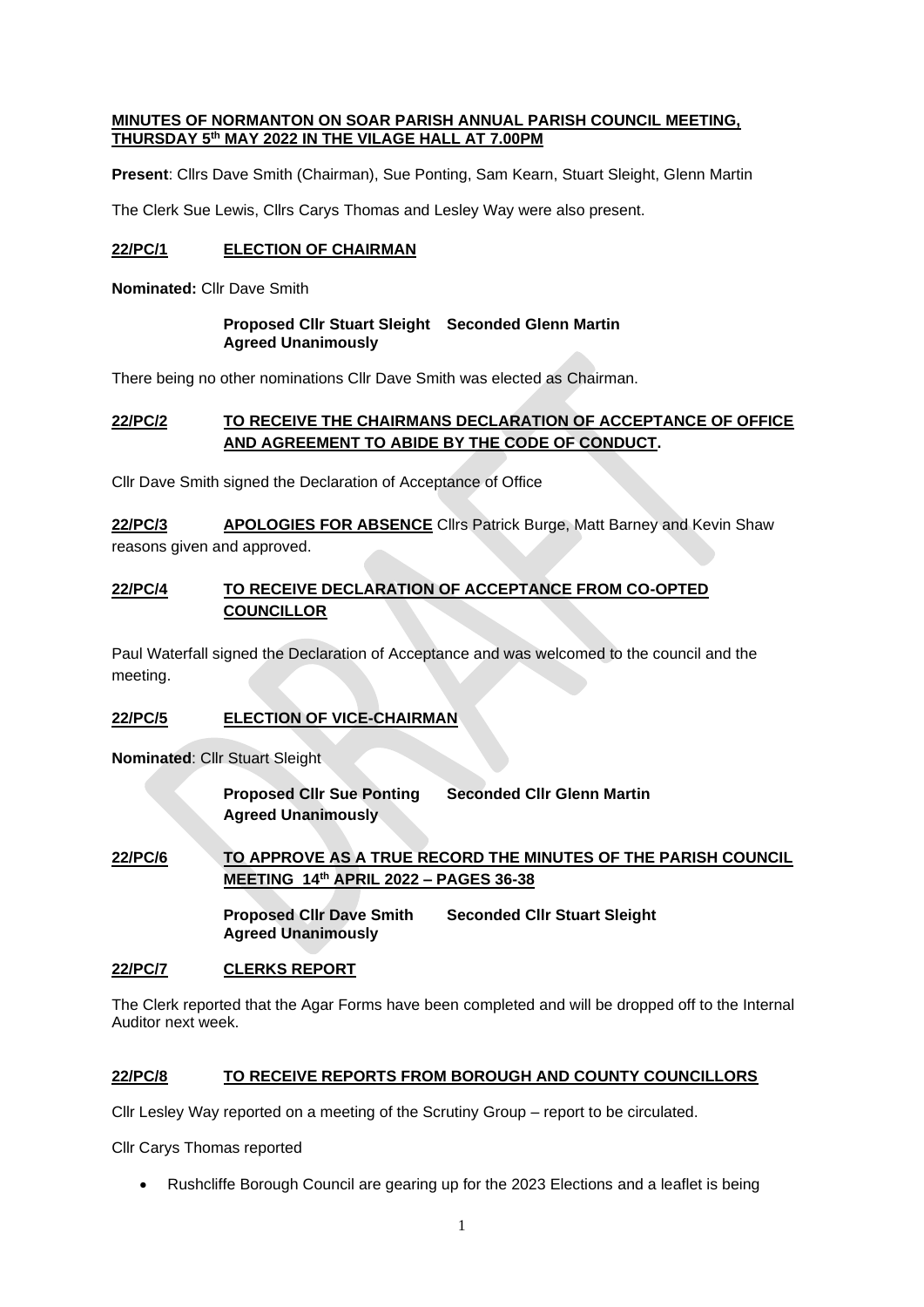produced on "becoming a Councillor".

- Plans for new school in East Leake are out for Consultation.
- Solar Farm nr East Leake is still open for consultation.
- Freeport at Ratcliffe on Soar is moving at a speed.
- Biodiversity Net Gain every new development will have to provide net gain from Nov 2023.

In the absence of Cllr Matt Barney, the Clerk reported

- 1. He has chased a response on the highways matters raised in the Clerks email with regard to pot holes and the sunken manhole cover at the corner of Moor Lane and A6006.
- 2. Following their planning approval, William Davis have confirmed in principle that they are happy to renovate the bus stop at the end of Moor Lane

#### **22/PC/9 TO RECEIVE REPORTS ON POLICING, HIGHWAYS & TRAFFIC MATTERS**

**STW –** The Chairman reported on an email received from Tim Smith earlier in the day on the progress so far. Work has started on the corner of Main Street; the cutting of roots has been programmed for this week. The removal of the water main is hopefully going ahead later in the month. He has also confirmed that he cannot make the AGM on the 18<sup>th</sup>.

Following the correspondence received from resident, the Clerk has written to Mather Jamie. A further email was received this morning from him informing that Tim Smith of ST was fully aware of the correspondence to date and feels it may be productive to invite ST and EA to a meeting in due course subject to agreement from the landowners for the use of the field for flood waters. He also states that the EA and ST cannot act until they have the landowner's permission.

It was agreed to reply to the resident informing him that we have spoken to ST and they are progressing with their work and as far as we understand from ST it's the EA that do not want them to go through the flood bank and it was also agreed to write directly to the landowner to seek permission for the use of the fields.

# **22/PC/10 PLANNING**

# **[22/00760/FUL](https://planningon-line.rushcliffe.gov.uk/online-applications/simpleSearchResults.do?action=firstPage) 45 Main Street**

Proposed detached garage

**No Objections Agreed Unanimously**

# **22/PC/11 TO RECEIVE REPORTS AND UPDATES ON:**

The volunteers running the ferry have in the first 5 weeks of the season taken just under £700.00**.**

A verbal quote was received for replacement of the steps, sidewalk, rails and posts - £385 – Agreed to accept quote.

Charging for children it was agreed that the volunteers use their own discretion.

Ferry sign not yet ready agreed ss to follow up

#### **JUBILEE FIELD**

Cllr Sue Pointing agreed to chase up the seat which had been ordered.

A quote to clear the corner by the trees, spraying the nettles and reinstating the bank for the installation of a seat has been received in the sum of £460 – It was Agreed to accept the it**.**

#### **QUEENS PLATINUM JUBILEE – Update & to agree plaque for Jubilee Tree and to agree a donation.**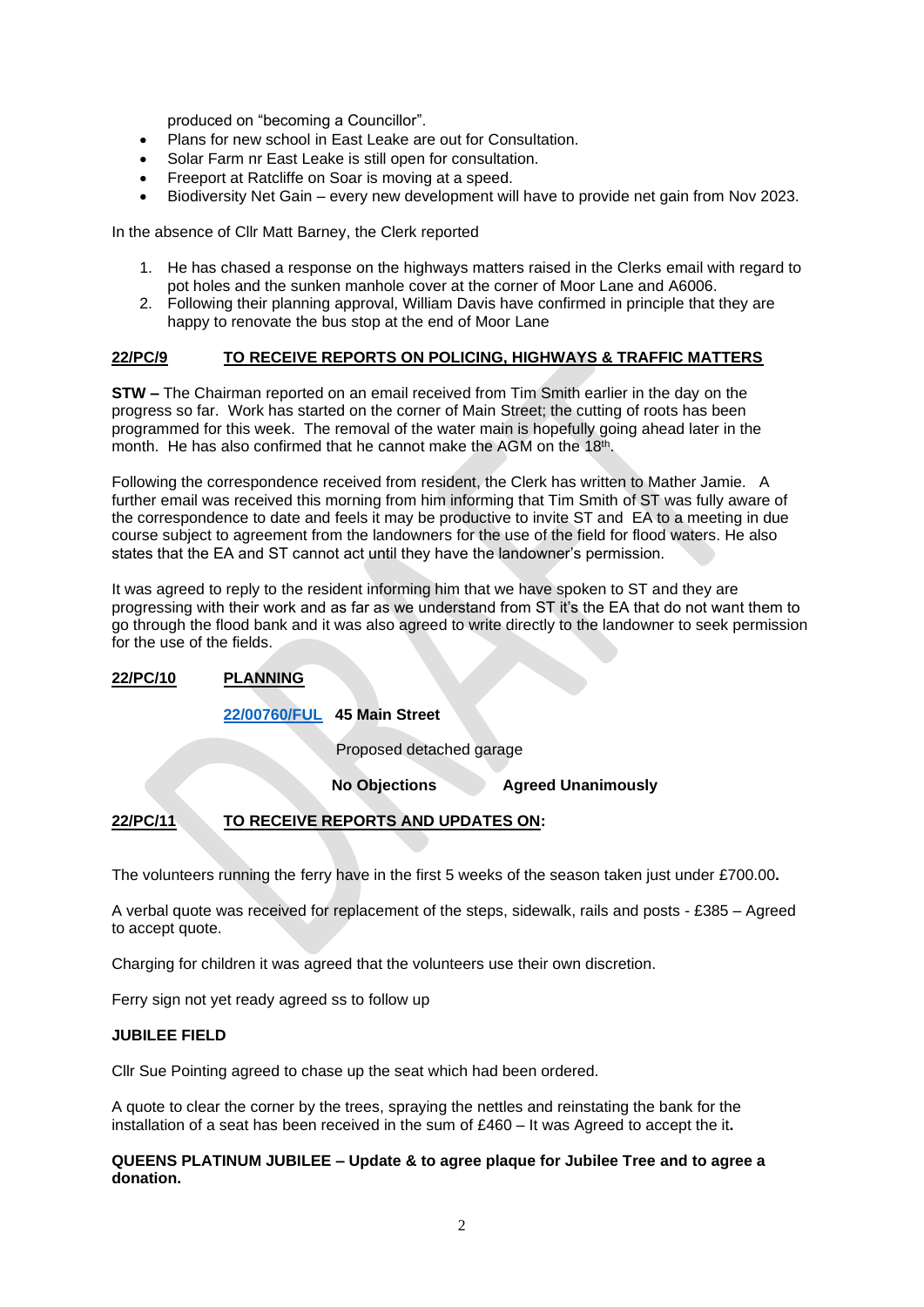It was agreed to purchase a stainless steal plaque A5 size at a cost of £108 – Clerk to order

Cllr Sue Ponting reported the planning of the Jubilee event was progressing well, along with the selling of tickets it was agreed to further advertise the event on various media pages.

#### **Donation** -

*It was resolved that, in pursuance of the power conferred by Section 137 of the Local Government Act 1972 (as amended) and being of the opinion that the expenditure satisfies the requirements of that section, the Council approves s payment of up to the sum of £1500.00 towards the two Jubilee Events being held.*

The Clerk reported we were still waiting to hear if we have the £250 grant from Rushcliffe Borough Council.

**GATEWAY SIGNS – To agree positioning (***see email***) –** Following a discussion on the email received from VIA it was agreed that the location recommended for Stanford Lane is not right and it was suggested to have a site visit with them to agree on the location. The location for the sign on Moor Lane is ok.

**VILLAGE NEWS ITEMS –** Nothing to report.

**ANNUAL PARISH MEETING ARRANGEMENTS –** Invites have gone out to local organisations along with invites to the Police and Borough Councillors. A leaflet will be prepared for every house in the village. It was agreed to serve drinks after the meeting.

| <b>Cheque No</b> | Payee                    | <b>Details</b>                   | Amount  |
|------------------|--------------------------|----------------------------------|---------|
| 2199             | S Lewis                  | Salary                           | 262.88  |
| 2200             | <b>HMRC</b>              | <b>PAYE</b>                      | 65.60   |
| 2201             | S Lewis                  | Microsoft 365                    | 59.99   |
| 2202             | <b>NALC</b>              | Subscription                     | 108.50  |
| 2203             | Roffesoft                | 2 x Email Addresses              | 21.60   |
| 2204             | Ladybug Gardening Servic | Mowing Verges x 2                | 472.00  |
| 2204             | Ladybug Gardening Servic | Mowing around Trees              | 35.00   |
| 2204             | Ladybug Gardening Servic | Removal of Ivy Village Road      | 240.00  |
| 2204             | Ladybug Gardening Servic | Mow/Stim VH/Play Equipt x 3      | 67.50   |
| 2205             | Sutton Bonington Play    | <b>Grant towards Play Scheme</b> | 85.00   |
| 2006             | Paul Sharpe              | Top Up of Slipway Phone          | 10.00   |
| 2007             | Sue Lewis                | Postage Stamps                   | 8.16    |
| DD               | <b>PWLB</b>              | Loan Repayment                   | 1292.27 |

# **22/PC/12 TO APPROVE CHEQUES, DIRECT DEBITS, & BILL PAYMENTS FOR APRIL 22**

# **Receipts**

|          |                      | <b>Details</b>         | Amount   |
|----------|----------------------|------------------------|----------|
| 26/4/22  | Jubilee Field Comm   | Marque Hire            | 200.00   |
| 26/4/22  | Mike Stanley         | Ferry Takings          | 351.32   |
| 1/04/22  | RBC.                 | Precept                | 14435.00 |
| 06/04/22 | <b>HSBC Transfer</b> | Deposit to Current A/c | 3000.00  |

# **22/PC/13 TO REPORT CORRESPONDENCE RECEIVED SINCE THE LAST MEETING – INFORMATION ONLY**